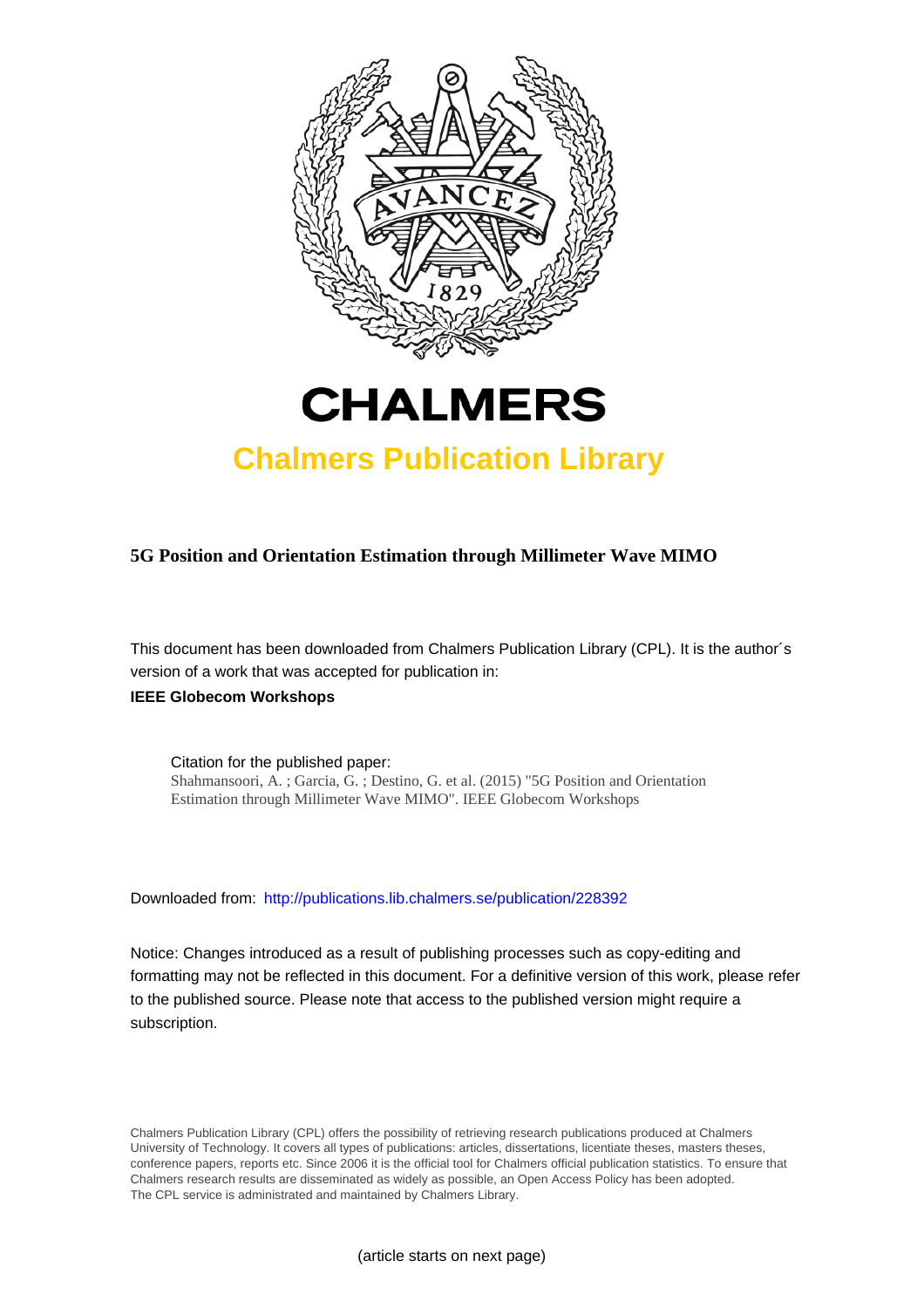# 5G Position and Orientation Estimation through Millimeter Wave MIMO

Arash Shahmansoori\*, Gabriel E. Garcia<sup>†</sup>, Giuseppe Destino<sup>††</sup>, Gonzalo Seco-Granados\*, and Henk Wymeersch<sup>†</sup>

<sup>∗</sup>Universitat Aut`onoma de Barcelona, Spain, Email: {arash.shahmansoori, gonzalo.seco}@uab.cat

<sup>†</sup>Chalmers University of Technology, Sweden, Email: {ggarcia, henkw}@chalmers.se

††University of Oulu, Finland, Email: destino@ee.oulu.fi

*Abstract***—Millimeter wave and massive MIMO are considered enabling technologies for future 5G networks. While their benefits for achieving high-data rate communications are wellknown, their potential advantages for accurate positioning are largely undiscovered. We derive sufficient conditions under which transmission from a single mm-wave base station leads to a nonsingular Fisher information matrix associated with the position and orientation of a user terminal equipped with multiple antennas, which is in turn a prerequisite for joint estimation of the position and orientation.**

#### I. INTRODUCTION

5G communication networks will likely adopt millimeter wave (mm-wave) and massive multiple-input-multiple-output (MIMO) technologies, due to a number of favorable properties. In particular, operating at carrier frequencies between 30 and 300 GHz, with large available bandwidths and with highly directional communication, mm-wave can provide extremely high data rates to users through dense spatial multiplexing by using a large number of antennas [1], [2]. While these properties are desirable for 5G services, mm-wave communications also face a number of challenges. Among these challenges, the severe path loss at those high carrier frequencies stands out. The resulting loss in signal-to-noise ratio (SNR) must be countered through sophisticated beamforming at the transmitter and/or receiver side, leading to highly directional links [3]–[5]. However, this in turn requires knowledge of the propagation channel. Such knowledge is generally obtained through pilot signals, which in turn requires some initial alignment.

Location information can serve as a proxy for channel information to perform beamforming: when the location of the user is known, the base station can steer its transmission to the user, either directly or through a reflected path. This leads to a synergy between localization and communication. However, in order to reap the benefits of location information for highly directional communications, both the devices' positions and orientations should be accurately estimated. Today's technologies cannot always provide this information in an efficient and reliable manner. For instance, the global positioning system (GPS) is a well-established technology that can provide location information outdoors. However, in GPS-challenged environments (e.g., indoors and in urban canyons), the accuracy is poor. Other radio technologies, such as ultra-wide bandwidth (UWB) can be a solution for indoor positioning, but requires additional infrastructure and suffers



Fig. 1. Two dimensional illustration of the single-link based positioning problem. The BS location q and BS orientation are known, but arbitrary. The location of the MS p, rotation angle  $\alpha$ , AOA  $\theta_{\rm RX}$ , AOD  $\theta_{\rm TX}$ , the channel between BS and MS, and the distance between the antenna centers are unknown.

from high hardware complexity [6].

In this paper, we show that mm-wave and massive MIMO, which are both candidate features for 5G communication networks, are also enabling technologies for accurate positioning and device orientation estimation. The limited scattering and high-directivity are unique characteristics of mm-wave channel and massive MIMO, respectively. In the line-of-sight (LOS) conditions, angle-of-departure (AOD) is used for the estimation of position while angle-of-arrival (AOA) provides the estimation of orientation. By exploiting these features together with beamforming, we provide sufficient conditions under which the Fisher information matrix (FIM) of the AOA, AOD and time-of-arrival (TOA) of the LOS path of a scenario illustrated in Fig. 1 is non-singular, in the presence of an unknown channel. A non-singular FIM is a necessary condition for the identifiability of the position and orientation of the user.

#### II. RELATED WORK

The use of 5G technologies to obtain position and orientation was previously explored in [7]–[9] for mm-wave and in [10]–[12] for massive MIMO. The early work [7] considered estimation and tracking of DOA through beam-switching. User localization was treated in [8], formulated as a hypothesis testing problem, limiting the spatial resolution. A different approach was taken in [9], where meter-level positioning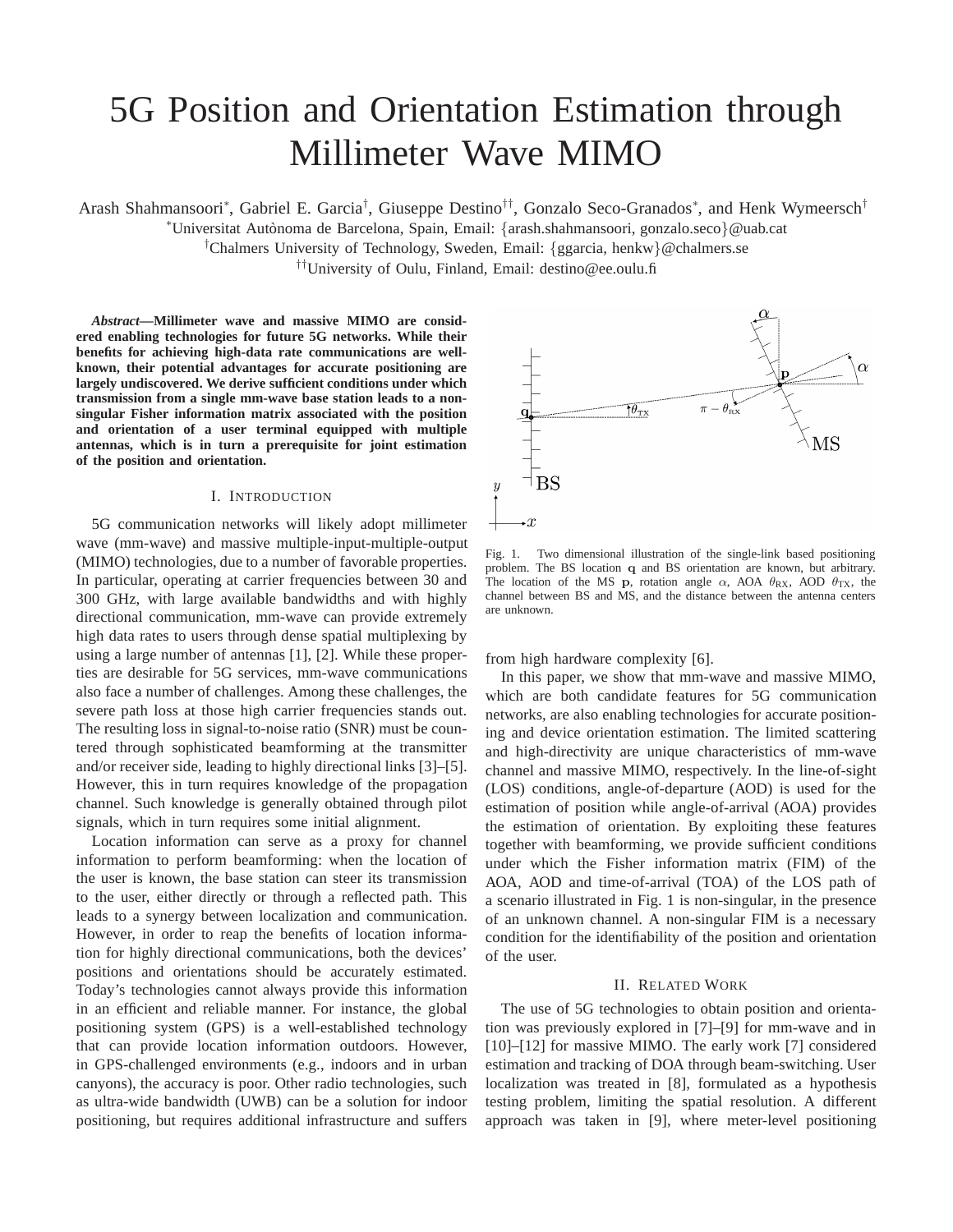accuracy was obtained by measuring received signal strength levels. In the massive MIMO case, [10] considered estimation of angles, while [11] treated joint estimation of delay, AOD, and AOA, and evaluated the impact of errors in delays and phase shifters. However, no formal treatment regarding sufficient conditions for well-posed position and orientation estimation with one base station (BS) were provided. In [12], positioning was solved using a Gaussian process regressor, operating on a vector of received signal strengths through fingerprinting.

#### III. SYSTEM MODEL

We consider a MIMO system with a BS equipped with  $N_t$ antennas and a mobile station (MS) equipped by  $N_r$  antennas. Let  $\mathbf{p} = [p_x, p_y]^T \in \mathbb{R}^2$  and  $\mathbf{q} = [q_x, q_y]^T \in \mathbb{R}^2$  be locations of the MS and BS and let  $\alpha \in [0, 2\pi)$  be the rotation angle of the MS's antenna array, with respect to the horizontal axis (see Fig. 1).

#### *A. Transmitter Model*

The transmitted signal is given by  $Fx(t)$ , where  $F =$  $[f_1, f_2, \ldots, f_{M_t}] \in \mathbb{C}^{N_t \times M_t}$  is a beamforming matrix, in which  $M_t \leq N_t$  denotes the number of beams. The signal transmitted<sup>1</sup> over the  $M_t$  beams is denoted by  $x(t)$  =  $[x_1(t),...,x_{M_t}(t)]^{\mathrm{T}} \in \mathbb{C}^{M_t}.$ 

#### *B. Channel Model*

In contrast to [11], we consider only line-of-sight (LOS) narrowband communication with a bandwidth  $B$  and a carrier frequency  $f_c$ . In particular, the narrowband assumption involves (i)  $B$  is sufficiently small such that the path loss can be considered constant over the signaling band; and (ii) the phase difference between upper and lower band edges for propagation across the entire array is small, i.e.,  $\max(N_t, N_r)d \ll c/B$ in which  $d$  denotes the distance between the antenna elements and  $c$  is the speed of light. Under these assumptions, the channel can be expressed as an  $N_r \times N_t$  matrix

$$
\mathbf{H} = \sqrt{\frac{N_t N_r}{\rho}} \; h \; \mathbf{a}_{\text{Rx}}(\theta_{\text{Rx}}) \mathbf{a}_{\text{Tx}}^{\text{H}}(\theta_{\text{Tx}}), \tag{1}
$$

in which  $\rho$  is the path loss between BS and MS, h is the complex gain of the LOS path,  $\mathbf{a}_{\text{Tx}}(\theta_{\text{Tx}}) \in \mathbb{C}^{N_t}$  and  $\mathbf{a}_{\text{Rx}}(\theta_{\text{Rx}}) \in \mathbb{C}^{N_r}$  are the antenna steering and response vectors,  $\theta_{\text{Tx}}$  and  $\theta_{\text{Rx}}$  are the AOD and AOA, respectively, as depicted in Fig. 1. For concreteness, we will consider a uniform linear array (ULA) at the transmitter, so that the vector  $\mathbf{a}_{\text{Tx}}(\theta_{\text{Tx}})$  can be written as

$$
\mathbf{a}_{\mathrm{Tx}}(\theta_{\mathrm{Tx}}) = (2) \n\frac{1}{\sqrt{N_t}} [1, e^{j\frac{2\pi}{\lambda}d\sin(\theta_{\mathrm{Tx}})}, \dots, e^{j(N_t-1)\frac{2\pi}{\lambda}d\sin(\theta_{\mathrm{Tx}})}]^{\mathrm{T}},
$$

<sup>1</sup>Unlike the system model in [13], where beams are sequentially transmitted one at the time in each observation time interval, we exploit beamforming to multiplexing data onto orthogonal spatial beams simultaneously, i.e., beamspace MIMO (B-MIMO) [8], [14], [15]. As a result, we obtain a signal that allows the estimation of AOA, AOD and TOA jointly. This improves the fundamental bounds on the estimation of position and orientation of the user significantly.

where  $\lambda = c/f_c$  is the signal wavelength. Correspondingly, we will assume an ULA at the receiver, thus  $a_{Rx}(\theta_{Rx})$  can be expressed similarly, replacing the subscript Tx by Rx in (2), and replacing  $N_t$  by  $N_r$ . For notational convenience, we will use the notation  $\mathbf{a}_{\text{Tx}}$  instead of  $\mathbf{a}_{\text{Tx}}(\theta_{\text{Tx}})$ . It should be noted that our analysis can be extended to any antenna configuration at transmitter and receiver, provided the above mentioned narrowband assumptions are met.

#### *C. Receiver Model*

The observed  $N_r \times 1$  signal is given by

$$
\mathbf{y}(t) = \mathbf{H} \mathbf{F} \mathbf{x}(t - \tau) + \mathbf{n}(t),\tag{3}
$$

where  $\tau = ||\mathbf{q} - \mathbf{p}||/c$  is the propagation delay between BS and MS and  $\mathbf{n}(t) \in \mathbb{C}^{N_r}$  is a Gaussian noise vector with zero mean and two-side power spectral density  $N_0/2$ .

Our goal is to determine position p and orientation  $\alpha$  of the MS from  $y(t)$ , observed during the time interval  $t \in [0, T_{ob})$ . Note that we do not assume any specific receiver-side processing or beamforming, as we aim to derive a *fundamental* lower bound.

#### IV. DERIVATION OF THE FUNDAMENTAL BOUNDS

In this section, we derive the FIM and the Cramér-Rao bound (CRB) for the estimation problem of the position and orientation of a MS using mm-wave MIMO. First, as an intermediate step, we construct the FIM of the channel parameters: delay, AOD, AOA, and the real and imaginary parts of the channel coefficients. Then, by means of a bijective transformation we obtain the FIM and thus the CRB of the position and rotation angle, which are the final parameters of interest.

#### *A. FIM: Channel Parameters*

Let  $\eta \in \mathbb{R}^5$  be the vector consisting of the unknown channel parameters (delay, AOD, AOA, and channel coefficients)

$$
\boldsymbol{\eta} = \left[\tau, \boldsymbol{\theta}^{\mathrm{T}}, \mathbf{h}^{\mathrm{T}}\right]^{\mathrm{T}},\tag{4}
$$

where  $\mathbf{h} = [h_{\text{R}}, h_{\text{I}}]^{\text{T}}$  with  $h_{\text{R}}$  and  $h_{\text{I}}$  being the real and imaginary parts of h,  $\boldsymbol{\theta} = [\theta_{\text{Tx}}, \theta_{\text{Rx}}]^{\text{T}}$ .

Let  $\hat{\eta}$  be an unbiased estimator of  $\eta$ . The mean squared error (MSE) of  $\hat{\eta} - \eta$  is bounded as [16]

$$
\mathbb{E}_{\mathbf{y}|\boldsymbol{\eta}}\left[(\hat{\boldsymbol{\eta}}-\boldsymbol{\eta})(\hat{\boldsymbol{\eta}}-\boldsymbol{\eta})^{\mathrm{T}}\right] \succeq \mathbf{J}_{\boldsymbol{\eta}}^{-1},\tag{5}
$$

in which  $\mathbb{E}_{\mathbf{y}|\eta}$ . denotes the expectation parameterized by the unknown parameters  $\eta$ , and  $J_{\eta}$  is the  $5 \times 5$  FIM defined as

$$
\mathbf{J}_{\eta} \triangleq \mathbb{E}_{\mathbf{y}|\eta} \left[ -\frac{\partial^2 \ln f(\mathbf{y}|\eta)}{\partial \eta \partial \eta^T} \right],\tag{6}
$$

where  $f(y|\eta)$  is the likelihood ratio of the random vector y obtained from the Karhunen-Loeve expansion of  $y(t)$  conditioned on  $\eta$ . More specifically,  $f(y|\eta)$  can be written as [17]

$$
f(\mathbf{y}|\boldsymbol{\eta}) \propto \exp\left\{\frac{2}{N_0} \int_0^{T_{\text{ob}}} \boldsymbol{\mu}^{\text{H}}(t) \mathbf{y}(t) dt - \frac{1}{N_0} \int_0^{T_{\text{ob}}} ||\boldsymbol{\mu}(t)||^2 dt \right\},\qquad(7)
$$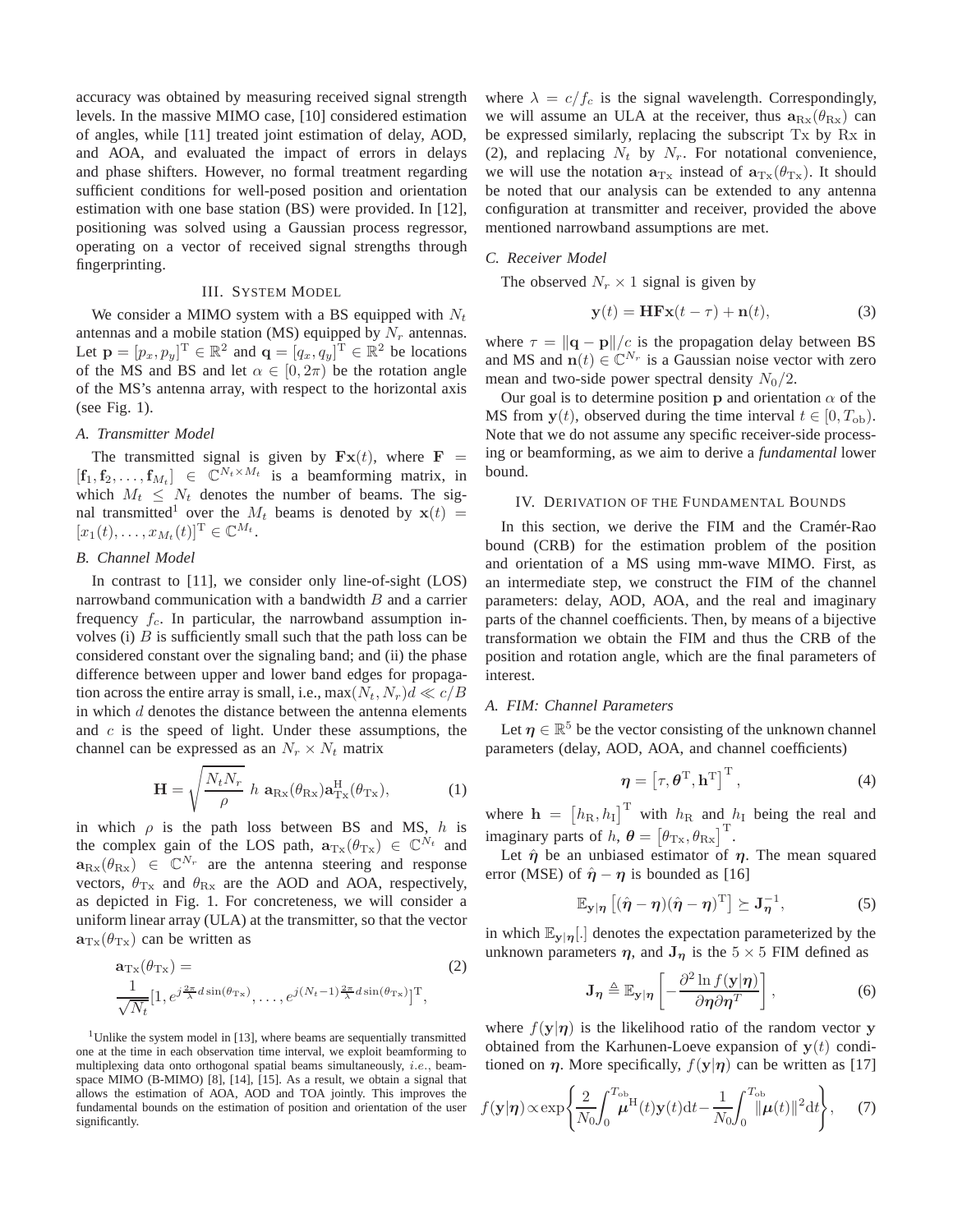where  $\mu(t) \triangleq \mathbf{H} \mathbf{F} \mathbf{x}(t - \tau)$ . The FIM in (6) can be structured in which  $\partial \tau / \partial \mathbf{p} = c/\mathbf{u}$ , as  $\Phi(-\theta)$ 

$$
\mathbf{J}_{\eta} = \begin{bmatrix} \Phi(\tau,\tau) & \Phi(\tau,\theta) & \Phi(\tau,\mathbf{h}) \\ \Phi(\theta,\tau) & \Phi(\theta,\theta) & \Phi(\theta,\mathbf{h}) \\ \Phi(\mathbf{h},\tau) & \Phi(\mathbf{h},\theta) & \Phi(\mathbf{h},\mathbf{h}) \end{bmatrix},
$$
(8)

in which the operator<sup>2</sup>  $\Phi(\mathbf{x}_1, \mathbf{x}_2)$  is defined as

$$
\Phi(\mathbf{x}_1, \mathbf{x}_2) \triangleq \mathbb{E}_{\mathbf{y}|\boldsymbol{\eta}} \left[ -\frac{\partial^2 \ln f(\mathbf{y}|\boldsymbol{\eta})}{\partial \mathbf{x}_1 \partial \mathbf{x}_2} \right]. \tag{9}
$$

The entries of the FIM are derived in Appendix A. Here we only summarize terms including  $\tau$  and  $\theta$ , taking into account that the norm of  $a_{Rx}(\theta_{Rx})$  is one and hence it is omitted:

$$
\Phi(\tau,\tau) = \gamma |h|^2 \mathbf{a}_{\mathrm{Tx},\mathbf{F}}^{\mathrm{H}} \mathbf{A}_2 \mathbf{a}_{\mathrm{Tx},\mathbf{F}},\tag{10}
$$

$$
\Phi(\tau, \theta_{\mathrm{Tx}}) = \gamma |h|^2 \Re{\{j\mathbf{a}_{\mathbf{D}_{\mathrm{Tx}},\mathbf{F}}^{\mathrm{H}} \mathbf{A}_1 \mathbf{a}_{\mathrm{Tx},\mathbf{F}}\}},\tag{11}
$$

$$
\Phi(\tau, \theta_{\text{Rx}}) = \gamma |h|^2 \Re{\{j A_{D_{\text{Rx}}}\mathbf{a}_{\text{Tx},\text{F}}^{\text{H}} \mathbf{A}_1 \mathbf{a}_{\text{Tx},\text{F}}\}},\quad(12)
$$

$$
\Phi(\theta_{\mathrm{Tx}}, \theta_{\mathrm{Tx}}) = \gamma |h|^2 \mathbf{a}_{\mathbf{D}_{\mathrm{Tx}}, \mathbf{F}}^{\mathbf{H}} \mathbf{A}_0 \mathbf{a}_{\mathbf{D}_{\mathrm{Tx}}, \mathbf{F}},
$$
\n(13)

$$
\Phi(\theta_{\text{Tx}}, \theta_{\text{Rx}}) = \gamma |h|^2 \Re\{A_{\mathbf{D}_{\text{Rx}}}\mathbf{a}_{\text{Tx},\mathbf{F}}^{\text{H}} \mathbf{A}_0 \mathbf{a}_{\mathbf{D}_{\text{Tx}},\mathbf{F}}\}, \quad (14)
$$

$$
\Phi(\theta_{\text{Rx}}, \theta_{\text{Rx}}) = \gamma |h|^2 A_{\text{Dd}_{\text{Rx}}} \mathbf{a}_{\text{Tx}, \mathbf{F}}^{\text{H}} \mathbf{A}_0 \mathbf{a}_{\text{Tx}, \mathbf{F}},
$$
(15)

where  $\gamma = 2N_tN_r/(\rho N_0)$ . We have introduced a number of notations:  $\mathbf{A}_n, n \in \{0, 1, 2\}$ , is given by

$$
\mathbf{A}_n \triangleq \int_{-B/2}^{B/2} \omega^n \mathbf{x}(\omega) \mathbf{x}^{\mathrm{H}}(\omega) d\omega, \tag{16}
$$

where the integral is applied element-wise,  $x(\omega)$  =  $[x_1(\omega), \ldots, x_{M_t}(\omega)]^{\text{T}}$  wherein  $x_i(\omega)$  is the Fourier transform of  $x_i(t)$ . The vectors  $\mathbf{a}_{\text{Tx,F}}$  and  $\mathbf{a}_{\text{D}_{\text{Tx},F}}$  are given by  $\mathbf{a}_{\text{Tx},\text{F}} = \mathbf{F}^{\text{H}} \mathbf{a}_{\text{Tx}}, \, \mathbf{a}_{\text{D}_{\text{Tx}},\text{F}} = \mathbf{F}^{\text{H}} \mathbf{D}_{\text{Tx}} \mathbf{a}_{\text{Tx}}$ . The matrix  $\mathbf{D}_{\text{Tx}}$  is defined as

$$
\mathbf{D}_{\mathrm{Tx}} \triangleq j\frac{2\pi}{\lambda}d\cos(\theta_{\mathrm{Tx}})\mathrm{diag}\{0,\ldots,N_{\mathrm{Tx}}-1\}.
$$
 (17)

The scalars  $A_{D_{\text{Rx}}}$  and  $A_{D_{\text{dx}}}$  are defined as

$$
A_{\mathbf{D}_{\mathrm{Rx}}}\triangleq\mathbf{a}_{\mathrm{Rx}}^{\mathrm{H}}\mathbf{D}_{\mathrm{Rx}}\mathbf{a}_{\mathrm{Rx}},\tag{18}
$$

$$
A_{\mathbf{D}\mathbf{d}_{\mathrm{Rx}}}\triangleq \mathbf{a}_{\mathrm{Rx}}^{\mathrm{H}}\mathbf{D}_{\mathrm{Rx}}\mathbf{D}_{\mathrm{Rx}}^{\mathrm{H}}\mathbf{a}_{\mathrm{Rx}},\tag{19}
$$

where  $D_{Rx}$  has the same expression as (17) by replacing the subscript Tx by Rx, and  $a_{Rx}(\theta_{Rx})$  is replaced by  $a_{Rx}$  for notational convenience.

#### *B. CRB for Position and Orientation*

In this section, we derive the FIM of the unknown position and orientation of the MS. We consider a parameter transformation from  $\eta$  to  $\tilde{\eta} \triangleq [\mathbf{p}^T, \alpha, \mathbf{h}^T]^T$ , where  $\eta$  and  $\tilde{\eta}$  are related by (see also Fig. 1):  $\tau = ||\mathbf{q} - \mathbf{p}||/c$ ,  $\cos(\theta_{\text{Tx}})$  =  $(p_x - q_x)/(\|\mathbf{q} - \mathbf{p}\|)$ , and  $\alpha = \pi + \theta_{\text{Tx}} - \theta_{\text{Rx}}$ . This allows us to express  $\eta$  as a function of  $\tilde{\eta}$ . Therefore, by means of a bijective transformation, the FIM of  $\tilde{\eta}$  can be obtained as

$$
\mathbf{J}_{\tilde{\boldsymbol{\eta}}} = \mathbf{T} \mathbf{J}_{\boldsymbol{\eta}} \mathbf{T}^{\mathrm{H}},\tag{20}
$$

where

$$
\mathbf{T} = \begin{bmatrix} \frac{\partial \tau}{\partial \mathbf{p}} & \frac{\partial \theta^{\mathrm{T}}}{\partial \mathbf{p}} & \frac{\partial \mathbf{h}^{\mathrm{T}}}{\partial \mathbf{p}}\\ \frac{\partial \tau}{\partial \alpha} & \frac{\partial \theta^{\mathrm{T}}}{\partial \alpha} & \frac{\partial \mathbf{h}^{\mathrm{T}}}{\partial \alpha}\\ \frac{\partial \tau}{\partial \mathbf{h}} & \frac{\partial \theta^{\mathrm{T}}}{\partial \mathbf{h}} & \frac{\partial \mathbf{h}^{\mathrm{T}}}{\partial \mathbf{h}} \end{bmatrix}, \qquad (21)
$$

<sup>2</sup>If  $x_1$  and  $x_2$  are scalars, then  $\Phi(x_1, x_2)$  is also a scalar.

$$
\frac{\partial \theta_{\text{Tx}}}{\partial \mathbf{p}} = \frac{\partial \theta_{\text{Rx}}}{\partial \mathbf{p}} = \frac{1}{\|\mathbf{q} - \mathbf{p}\|} \begin{bmatrix} 0 & -1 \\ 1 & 0 \end{bmatrix} \mathbf{u},\tag{22}
$$

and  $\partial \theta_{\rm{Rx}}/\partial \alpha = -1$ ,  $\partial \mathbf{h}^{\rm{T}}/\partial \mathbf{h} = \mathbf{I}_2$  where  $\mathbf{I}_2$  is the  $2 \times 2$ identity matrix, and  $\mathbf{u} = [\cos(\theta_{\text{Tx}}), \sin(\theta_{\text{Tx}})]^{\text{T}}$ . The remaining terms in the transformation matrix  $T$  are zero. It can be seen that the transformation matrix T has full rank.

#### V. NON-SINGULAR FIM WITH ONE BASE STATION

Now, we provide sufficient conditions for  $J_{\eta}$  to be nonsingular. Note that these conditions also imply that  $J_{\tilde{\eta}}$  is nonsingular, since T has full rank. For notational convenience we will limit ourselves to signals  $x(t)$  for which  $A_1 = 0$ . We also limit ourselves to *well-posed* systems, for which all diagonal elements in  $J_{\eta}$  are strictly greater than zero. This places certain natural requirements on the system (e.g., the number of transmit and receive antennas should be greater than 1), by ensuring that each parameter in  $\eta$  can be estimated when the other parameters are known.

*Proposition 5.1:* Consider a MIMO system, signal  $x(t)$ , and beamforming matrix  $\bf{F}$  designed such that the system is well-posed. For such as system  $J_n$  has full rank if and only if  $A_0$  has at least two non-zero eigenvalues.

г

*Proof:* See Appendix B.

From the proposition, it follows that it is required to use at least 2 beams and that the signal need to be properly designed in order to obtain a non-singular FIM. It should be noted that a non-singular FIM is in general not a sufficient condition for unambiguous determination of position and orientation, due to the possibility of multiple optimal points of the likelihood function.

#### VI. SIMULATION RESULTS

In this section, we present simulation results to demonstrate the performance of the proposed bounds with respect to different parameters.

#### *A. Simulation Setup*

We set  $f_c = 60$  GHz,  $B = 100$  MHz,  $N_0 = 2W/G$ Hz and  $\rho = K ||\mathbf{q} - \mathbf{p}||^2$  in which  $K = 1$ . The inter-element spacing is assumed to be  $d = \lambda/2$ . The number of transmit and receive antennas are set to  $N_t = N_r = 64$ , while the number of beams is fixed to  $M_t = 3$ . We have generated a signal  $\mathbf{x}(t)$  for which  $\mathbf{A}_0$  and  $\mathbf{A}_2$  are  $M_t \times M_t$  diagonal matrices<sup>3</sup> and  $\mathbf{A}_1 \approx \mathbf{0}$ . The system parameters are set such that within one meter of the transmitter, the SNR varies over a range of approximately 38 dB. We consider a scenario that the BS is located at a fixed position  $\mathbf{q} = [0, 0]^T$  and the MS is placed in a square area of  $10 \text{ m} \times 10 \text{ m}$ . We fix  $\alpha = 0 \text{ rad}$  and the unknown channel to  $h = (1 + j)/\sqrt{2}$ . We use a  $64 \times 3$  TX beamformer matrix **F** with the  $i$ -th column defined as

$$
\mathbf{f}_i = \left[1, e^{j\frac{2\pi}{\lambda}d\sin(\psi_i)}, \dots, e^{j(N_t-1)\frac{2\pi}{\lambda}d\sin(\psi_i)}\right]^{\mathrm{T}},\qquad(23)
$$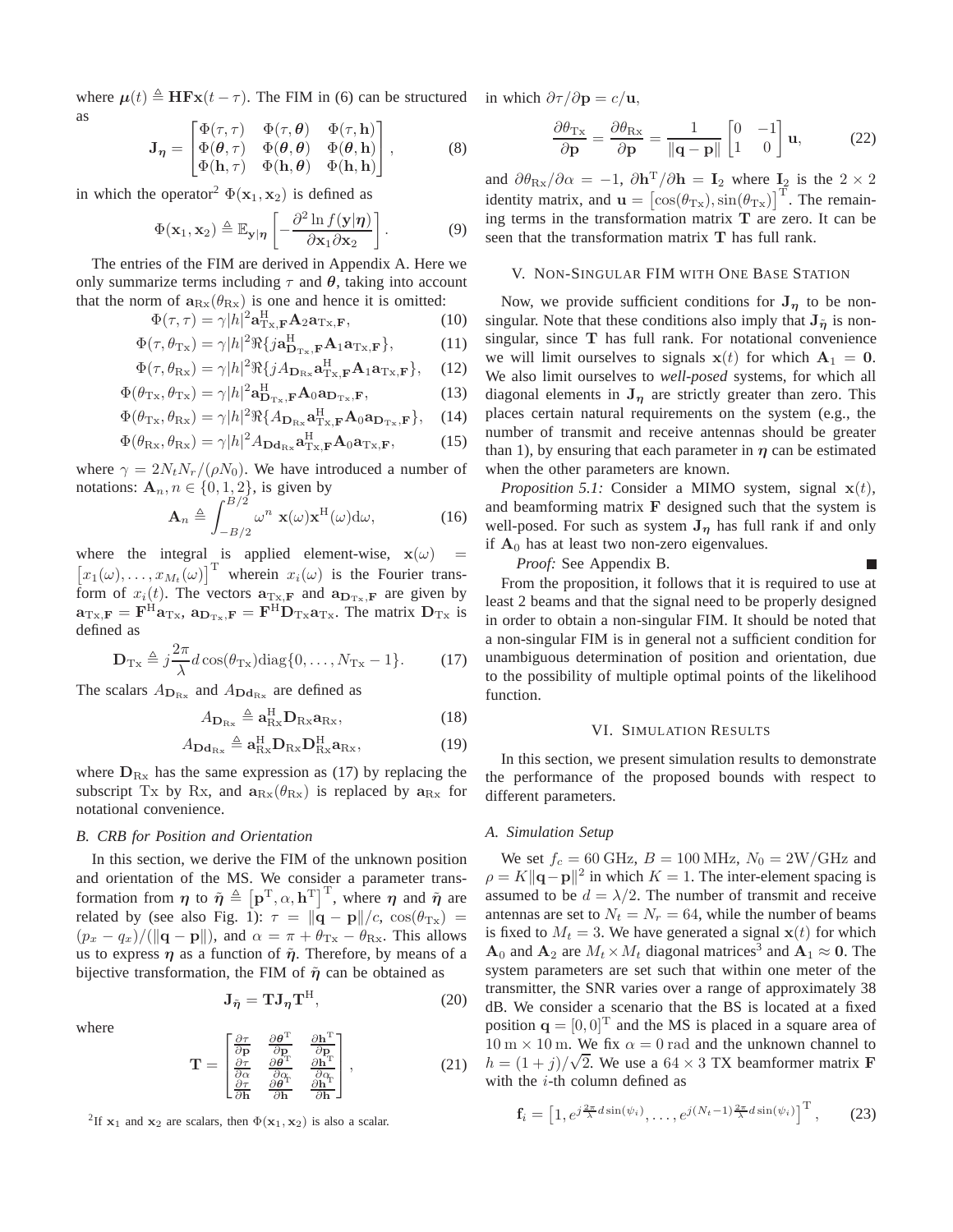

Fig. 2. PEB performance for different locations of the MS, for a scenario with 3 beams in the directions  $[+\pi/5, -\pi/3, +\pi/5+0.01]$ . For visualization purposes, PEB values were truncated above 10 m.

in which  $[\psi_1, \psi_2, \psi_3] = [+ \pi/5, -\pi/3, +\pi/5 + 0.01].$ 

Performance is measured in terms of the position error bound (PEB, expressed in meters) and the rotation error bound (REB, expressed in radians), where<sup>4</sup> PEB  $\triangleq$  $\sqrt{\text{tr}\{[\mathbf{J}_{\tilde{\eta}}^{-1}]_{1:2,1:2}\}}$ , and REB  $\triangleq \sqrt{[\mathbf{J}_{\tilde{\eta}}^{-1}]_{3,3}}$ .

#### *B. Results and Discussion*

Fig. 2 shows the PEB for different locations of the MS. As expected, in the directions of the beams, the PEB has the lowest values, while in the other locations the value of PEB is much higher. More specifically, for a distance of  $\|\mathbf{q} - \mathbf{p}\| = 1$  m, the PEB in the directions of the beams is approximately 17cm (corresponding to  $10 \log_{10}(\text{PEB}) \approx 7.6$ ) while the highest PEB is approximately 13.7m (corresponding to  $10 \log_{10}(PEB) \approx 11.4$ , if we ignore values for  $x \approx 0$ . We note that while increasing the transmitted power will decrease the PEB, what is important to note from the figure is the extremely large range of PEB values, with variations over multiple orders of magnitude. We also observe the impact of the different beams: in the direction of  $\pi/5$ , the two beams provide increased SNR, leading to better TOA information (in the Fisher sense) and good information regarding AOD. In the direction of  $-\pi/3$ , the single beam provides good TOA information, but leads to poor AOD information (except for MS locations close to the BS). Hence, the PEB in the direction of  $-\pi/3$  is higher. At larger distances, say 5 meters, the PEB in the direction  $\pi/5$  is still around 86 cm.

Fig. 3 shows REB for different locations of the MS. We observe that for the same conditions as in Fig. 2, the results confirm our previous findings. When the MS is within one meter of the BS, REB values range from 0.0014 rad in the



Fig. 3. REB performance for different locations of the MS, for a scenario with 3 beams in the directions  $[+\pi/5, -\pi/3, +\pi/5+0.01]$ . For visualization purposes, REB values were truncated above  $\pi/2$  rad.

direction  $\pi/5$ , over 0.05 rad in the direction  $-\pi/3$ , up to 0.2 rad outside any of the beams. We observe that in the direction  $-\pi/3$ , the single beam cannot provide good REB values. This is because even though the AOA information is high, the low AOD information results in high REB in the direction  $-\pi/3$ . Interestingly, even at larger distances, say 5 meters, REB values are still around 0.007 rad.

#### VII. CONCLUSION

We have presented a study of the fundamental bounds of a narrowband MIMO mm-wave system. Using a LOS channel model, we have first computed the FIM for delay, AOD, AOA, and channel gain. We have then transformed the FIM to comprise the position and rotation angle of MS. We have proved that obtaining a non-singular FIM with one BS in a LOS mm-wave system is possible by using multibeam transmission and appropriate signal design. Numerical results confirm that in the direction of isolated beams, neither position nor orientation can be estimated well, due to the poor information regarding in AOD. Multiple nearby beams provide good conditions for joint estimation of position and orientation.

#### APPENDIX A ELEMENTS IN (8)

In what follows, we provide the proofs for the elements of the FIM presented in (10) to (15). Replacing  $y(t)$  from (3) in (7), using (9), and considering  $\mathbb{E}_{\mathbf{y}}[\mathbf{n}_Q(t)] = \mathbf{0}$ , we obtain

$$
\Phi(x_1, x_2) = \frac{2}{N_0} \int_0^{T_{\text{ob}}} \Re \left\{ \frac{\partial \mu^{\text{H}}(t)}{\partial x_1} \frac{\partial \mu(t)}{\partial x_2} \right\} \text{d}t. \tag{24}
$$

First of all,

$$
\Phi(\tau,\tau) = \frac{2}{N_0} \int_0^{T_{\text{ob}}} \Re \left\{ \frac{\partial \mu^{\text{H}}(t)}{\partial \tau} \frac{\partial \mu(t)}{\partial \tau} \right\} dt \qquad (25)
$$

$$
\stackrel{\text{(a)}}{=} \gamma |h|^2 \int_0^{T_{\text{ob}}} \Re \left\{ \mathbf{a}_{\text{Tx},\mathbf{F}}^{\text{H}} \mathbf{S}_x''(t-\tau) \mathbf{a}_{\text{Tx},\mathbf{F}} \right\} dt,
$$

<sup>&</sup>lt;sup>3</sup>In particular  $\mathbf{A}_0 \approx 8 \times 10^{-3} \mathbf{I}$  and  $\mathbf{A}_2 \approx 6.6 \times 10^{-4} \mathbf{I}$ , obtained by generating white Gaussian signals.

<sup>&</sup>lt;sup>4</sup>Here  $[\mathbf{J}_{\tilde{\eta}}^{-1}]_{1:2,1:2}$  denotes the  $2 \times 2$  block from the first two rows and first two columns of the inverse of the FIM  $\mathbf{J}_{\tilde{\boldsymbol{\eta}}}$ .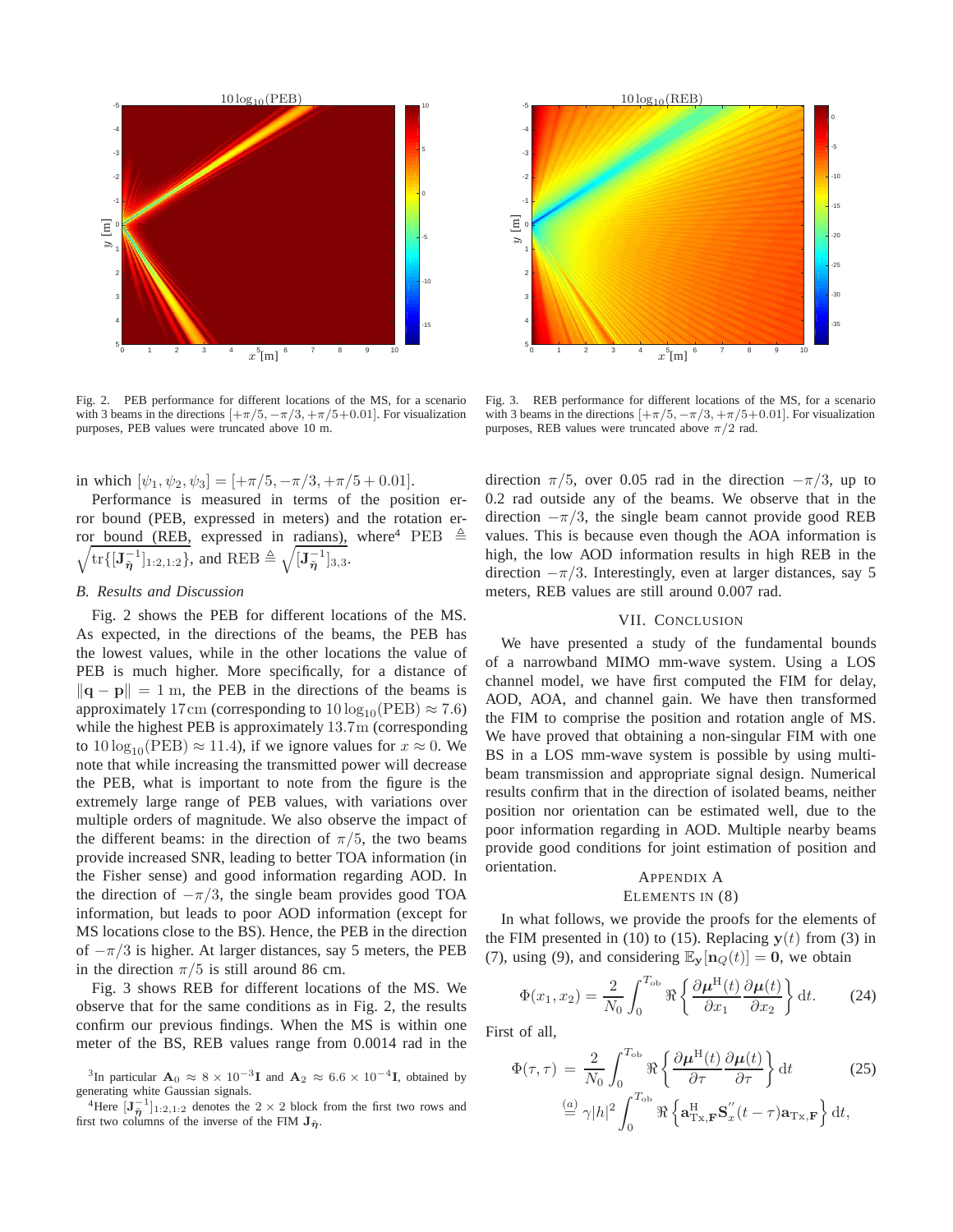where (a) is the result of rearranging a complex scalar and defining  $S''_x$  $\int_{x}^{\pi} (t - \tau) \text{ as}$ 

$$
\mathbf{S}_{x}^{"}(t-\tau) = \frac{\partial \mathbf{x}(t-\tau)}{\partial \tau} \frac{\partial \mathbf{x}^{\mathrm{H}}(t-\tau)}{\partial \tau}.
$$
 (26)

Finally, (10) is obtained by using the Parseval's identity.

The term  $\Phi(\tau, \theta_{\text{Tx}})$  is obtained as follows:

$$
\Phi(\tau, \theta_{\text{Tx}}) = \gamma |h|^2 \int_0^{T_{\text{ob}}} \Re \left\{ \frac{\partial \mathbf{x}^{\text{H}}(t-\tau)}{\partial \tau} \mathbf{a}_{\text{Tx}, \mathbf{F}} \frac{\partial \mathbf{a}_{\text{Tx}, \mathbf{F}}^{\text{H}}}{\partial \theta_{\text{Tx}}} \mathbf{x}(t-\tau) \right\} dt.
$$
\n(27)

Since  $\partial \mathbf{a}_{\mathrm{Tx},\mathbf{F}}^{\mathrm{H}} / \partial \theta_{\mathrm{Tx}} = \mathbf{a}_{\mathrm{Tx}}^{\mathrm{H}} \mathbf{D}_{\mathrm{Tx}}^{\mathrm{H}} \mathbf{F}$ , we find (11) after applying the Parseval's identity.

The term  $\Phi(\tau, \theta_{\text{Rx}})$  is obtained as follows:

$$
\Phi(\tau, \theta_{\text{Rx}}) = \gamma |h|^2 \int_0^{T_{\text{ob}}} \Re \left\{ \frac{\partial \mathbf{x}^{\text{H}}(t-\tau)}{\partial \tau} \mathbf{a}_{\text{Tx}, \mathbf{F}} \mathbf{a}_{\text{Rx}}^{\text{H}} \frac{\partial \mathbf{a}_{\text{Rx}}}{\partial \theta_{\text{Rx}}} \mathbf{a}_{\text{Tx}, \mathbf{F}}^{\text{H}} \mathbf{x}(t-\tau) \right\} dt.
$$
\n(28)

Since  $\partial \mathbf{a}_{\text{Rx}}/\partial \theta_{\text{Rx}} = \mathbf{D}_{\text{Rx}} \mathbf{a}_{\text{Rx}}$ , applying the Parseval's identity leads to (12).

The term  $\Phi(\tau, h)$  is obtained by taking the derivative with respect to real and imaginary parts of complex channel coefficient  $h$  and applying the Parseval's identity, leading to

$$
\Phi(\tau, \mathbf{h}) = \qquad (29)
$$
\n
$$
\gamma \left[ \Re\{ j h^* \mathbf{a}_{\mathrm{T} \mathbf{x}, \mathbf{F}}^{\mathrm{H}} \mathbf{A}_1 \mathbf{a}_{\mathrm{T} \mathbf{x}, \mathbf{F}} \right\}, -\Re\{ h^* \mathbf{a}_{\mathrm{T} \mathbf{x}, \mathbf{F}}^{\mathrm{H}} \mathbf{A}_1 \mathbf{a}_{\mathrm{T} \mathbf{x}, \mathbf{F}} \} \right].
$$

The term  $\Phi(\theta_{\text{Tx}}, \theta_{\text{Tx}})$  is obtained as

$$
\Phi(\theta_{\text{Tx}}, \theta_{\text{Tx}}) = (30)
$$
\n
$$
\gamma |h|^2 \int_0^{T_{\text{ob}}} \Re \left\{ \mathbf{x}^{\text{H}}(t-\tau) \frac{\partial \mathbf{a}_{\text{Tx}, \mathbf{F}}}{\partial \theta_{\text{Tx}}} \frac{\partial \mathbf{a}_{\text{Tx}, \mathbf{F}}^{\text{H}}}{\partial \theta_{\text{Tx}}} \mathbf{x}(t-\tau) \right\} dt.
$$
\n(30)

Since  $\partial \mathbf{a}_{\mathrm{T}x,\mathbf{F}}/\partial \theta_{\mathrm{T}x} = \mathbf{F}^{\mathrm{H}} \mathbf{D}_{\mathrm{T}x} \mathbf{a}_{\mathrm{T}x}$ , we find (13).

The term  $\Phi(\theta_{\text{Tx}}, \theta_{\text{Rx}})$  is obtained as follows:

$$
\Phi(\theta_{\text{Tx}}, \theta_{\text{Rx}}) = \qquad (31)
$$
\n
$$
\gamma |h|^2 \int_0^{T_{\text{ob}}} \left\{ \mathbf{x}^{\text{H}}(t-\tau) \frac{\partial \mathbf{a}_{\text{Tx},\text{F}}}{\partial \theta_{\text{Tx}}} \mathbf{a}_{\text{Rx}}^{\text{H}} \frac{\partial \mathbf{a}_{\text{Rx}}}{\partial \theta_{\text{Rx}}} \mathbf{a}_{\text{Tx},\text{F}}^{\text{H}} \mathbf{x}(t-\tau) \right\} dt.
$$

Since  $\partial \mathbf{a}_{T_x,F}/\partial \theta_{T_x} = \mathbf{F}^H \mathbf{D}_{T_x} \mathbf{a}_{T_x}$  and  $\partial \mathbf{a}_{Rx}/\partial \theta_{Rx} =$  $D_{\text{Rx}}a_{\text{Rx}}$ , applying the Parseval's identity leads to (14).

The term  $\Phi(\theta_{\text{Tx}}, h)$  can be obtained by taking the derivatives with respect to real and imaginary parts of the channel coefficients and  $\theta_{\text{Tx}}$  and using the Parseval's identity as

$$
\Phi(\theta_{\text{Tx}}, \mathbf{h}) = \qquad (32)
$$
\n
$$
\gamma[\Re\{h^* \mathbf{a}_{\text{Tx}, \mathbf{F}}^{\text{H}} \mathbf{A}_0 \mathbf{a}_{\mathbf{D}_{\text{Tx}, \mathbf{F}}}\}, \Re\{jh^* \mathbf{a}_{\text{Tx}, \mathbf{F}}^{\text{H}} \mathbf{A}_0 \mathbf{a}_{\mathbf{D}_{\text{Tx}, \mathbf{F}}}\}].
$$

The term  $\Phi(\theta_{\text{Rx}}, \theta_{\text{Rx}})$  is obtained as

$$
\Phi(\theta_{\rm Rx}, \theta_{\rm Rx}) =
$$
\n
$$
\gamma |h|^2 \int_0^{T_{\rm ob}} \left\{ \mathbf{x}^{\rm H} (t-\tau) \mathbf{a}_{\rm Tx, \mathbf{F}} \frac{\partial \mathbf{a}_{\rm Rx}^{\rm H}}{\partial \theta_{\rm Rx}} \frac{\partial \mathbf{a}_{\rm Rx}}{\partial \theta_{\rm Rx}} \mathbf{a}_{\rm Tx, \mathbf{F}}^{\rm H} \mathbf{x} (t-\tau) \right\} dt.
$$
\n(33)

Replacing the derivatives and using the Parseval's identity leads to (15).

The term  $\Phi(\theta_{\mathrm{Rx}}, h)$  can be obtained similarly by taking the first derivative with respect to  $\theta_{\text{Rx}}$  using the same procedure as (33), and the second derivative with respect to real and imaginary parts of channel coefficient  $h$  and applying the Parseval's identity as

$$
\Phi(\theta_{\text{Rx}}, \mathbf{h}) = \qquad (34)
$$
\n
$$
\gamma[\Re\{h^* A^*_{\mathbf{D}_{\text{Rx}}}\mathbf{a}_{\text{Tx},\mathbf{F}}^{\text{H}}\mathbf{A}_0\mathbf{a}_{\text{Tx},\mathbf{F}}\}, \Re\{jh^* A^*_{\mathbf{D}_{\text{Rx}}}\mathbf{a}_{\text{Tx},\mathbf{F}}^{\text{H}}\mathbf{A}_0\mathbf{a}_{\text{Tx},\mathbf{F}}\}].
$$

Finally, the terms  $\Phi(h_{\rm R}, h_{\rm R})$ ,  $\Phi(h_{\rm I}, h_{\rm I})$ , and  $\Phi(h_{\rm R}, h_{\rm I})$  are obtained as

$$
\Phi(h_{\rm R}, h_{\rm R}) = \Phi(h_{\rm I}, h_{\rm I}) = \gamma \Re\{\mathbf{a}_{\rm Tx, \mathbf{F}}^{\rm H} \mathbf{A}_0 \mathbf{a}_{\rm Tx, \mathbf{F}}\},\qquad(35)
$$

and

$$
\Phi(h_{\rm R}, h_{\rm I}) = \gamma \Re{\{j\mathbf{a}_{\rm Tx,F}^{\rm H} \mathbf{A}_0 \mathbf{a}_{\rm Tx,F}\}} = 0, \tag{36}
$$

by taking the derivatives with respect to real and imaginary parts of channel coefficient  $h$  and applying the Parseval's identity.

#### APPENDIX B PROOF FOR PROPOSITION 5.1

The FIM of  $\eta$  is of the following form

$$
\mathbf{J}_{\eta} = \begin{bmatrix} \Phi(\tau,\tau) & \mathbf{0}^{\mathrm{T}} & \mathbf{0}^{\mathrm{T}} \\ \mathbf{0} & \Phi(\theta,\theta) & \Phi(\theta,\mathbf{h}) \\ \mathbf{0} & \Phi(\mathbf{h},\theta) & \Phi(\mathbf{h},\mathbf{h}) \end{bmatrix} . \tag{37}
$$

Due to the well-posed system requirement,  $\Phi(\tau, \tau) > 0$ , so we only need to prove that the rank of  $4 \times 4$  lower right matrix in (37) is 4, since then  $J_{\eta}$  would be full rank. We will denote this  $4 \times 4$  matrix by M.

We expand the positive semidefinite (PSD) matrix  $A_0$  as  $A_0 = \mathbf{U}\Lambda\mathbf{U}^H$  in which U is the  $M_t \times M_t$  matrix whose ith column is the eigenvector  $\mathbf{u}_i$  and  $\Lambda$  is a diagonal matrix whose diagonal elements are corresponding eigenvalues  $\lambda_i \geq$ 0. The eigenvalues are assumed to be ordered so that the first  $M_t \leq M_t$  eigenvalues are non-zero, while  $\lambda_i = 0$ , for  $i > M_t$ . Substituting  $A_0 = U \Lambda U^H$  back into (37), and plugging in the appropriate entries from Appendix A, the lower  $4 \times 4$ matrix can then be written as (without loss of generality, we set  $\gamma = 1$ ):

$$
\mathbf{M} = \sum_{i=1}^{\widetilde{M}_t} \lambda_i \begin{bmatrix} \zeta_i & \boldsymbol{\mu}_i^{\mathrm{T}} \\ \boldsymbol{\mu}_i & \boldsymbol{\Omega}_i \end{bmatrix},
$$
(38)

in which

$$
\zeta_i = |h|^2 |\mathbf{a}_{\mathbf{D}_{\mathrm{Tx}},\mathbf{F}}^{\mathrm{H}} \mathbf{u}_i|^2, \tag{39}
$$

$$
\boldsymbol{\mu}_i = \left[ |h|^2 \Re\{A_{\mathbf{D}_{\mathrm{Rx}}} \beta_i\}, \Re\{h^* \beta_i\}, -\Im\{h^* \beta_i\} \right]^{\mathrm{T}},\qquad(40)
$$

$$
\Omega_i = |\mathbf{a}_{\mathrm{Tx,F}}^{\mathrm{H}} \mathbf{u}_i|^2 \Omega,\tag{41}
$$

wherein  $\beta_i = \mathbf{a}_{\mathrm{Tx},\mathbf{F}}^{\mathrm{H}} \mathbf{u}_i \mathbf{u}_i^{\mathrm{H}} \mathbf{a}_{\mathbf{D}_{\mathrm{Tx}},\mathbf{F}}$  and

$$
\Omega = \begin{bmatrix} |h|^2 A_{\text{Dd}_{\text{Rx}}} & \rho^{\text{T}} \\ \rho & I_2 \end{bmatrix}, \tag{42}
$$

in which  $\boldsymbol{\rho}^{\mathrm{T}} = [\Re\{h^* A^*_{D_{\mathrm{Rx}}}\}, -\Im\{h^* A^*_{D_{\mathrm{Rx}}}\}].$ 

We introduce  $\widetilde{\Omega} = \sum_{i=1}^{N_t} \lambda_i \Omega_i = \sum_{i=1}^{N_t} \lambda_i |a_{\text{Tx,F}}^{\text{H}} \mathbf{u}_i|^2 \Omega$ ,  $\tilde{\mu} = \sum_{i=1}^{\widetilde{M}_t} \lambda_i \mu_i$  and  $\tilde{\zeta} = \sum_{i=1}^{\widetilde{M}_t} \lambda_i \zeta_i$ . We recall that  $\tilde{\zeta} > 0$  due